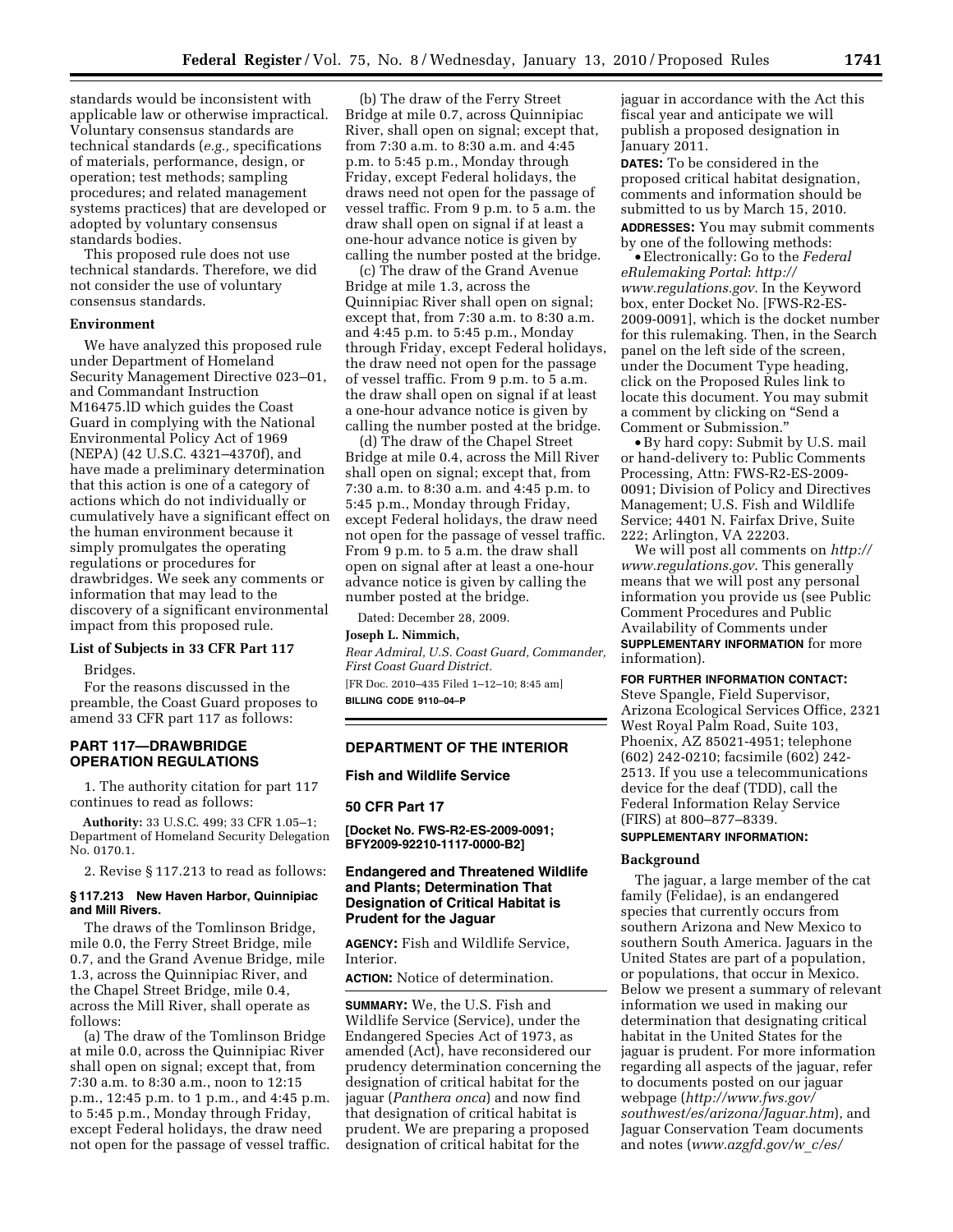*jaguar*\_*management.shtml*), and the literature cited there.

Jaguars in the United States historically occurred in California, Arizona, New Mexico, Texas, and possibly Louisiana (62 FR 39147; July 22, 1997). The last confirmed jaguar sightings in California, Texas, and Louisiana were in the late 1800s or early 1900s. While jaguars have been documented as far north as the Grand Canyon, sightings in the United States from 1996 to the present have occurred mainly within approximately 40 miles (mi) (64.4 kilometers (km)) of the international boundary of the United States and Mexico. Based on documented sightings in the late 20th century, occurrences in the United States at the time of the July 22, 1997, listing (62 FR 39147) were limited to southeastern Arizona and southwestern New Mexico.

Recently (1996 through 2009), four or possibly five jaguars have been documented in the United States (McCain and Childs 2008, p. 5; Service files). Of those, two jaguars were photographed in the United States in 1996: one on March 7 in the Peloncillo Mountains, located along the Arizona— New Mexico border (Glenn 1996; Brown and Lopez Gonzalez 2001, p. 6), and another on August 31 in the Baboquivari Mountains in southern Arizona (Childs 1998, p. 7; Brown and Lopez Gonzalez 2001, p. 6). In February 2006, a third jaguar was observed and photographed in Hidalgo County, New Mexico. Using camera traps, jaguars were photographed in the United States near the Arizona—Mexico border beginning in 2001, and as recently as February 2009. This survey effort resulted in the detection of the male jaguar originally observed in the Baboquivari Mountains in 1996 referred to above; and possibly a fifth jaguar that was unidentified and not determined as to sex. No females or kittens were detected as a result of this monitoring effort. Monitoring of jaguars with the use of camera traps in the United States has been geographically limited in scope (from the crest of the Baboquivari Mountains east to the San Rafael Valley and approximately 50 mi (80 km) north of the international boundary) (McCain and Childs 2008, p. 5). Therefore, we cannot make conclusions regarding the presence of other jaguars, including females and kittens, outside the scope of this monitoring effort.

We are not aware of any comprehensive rangewide population estimates for jaguars; however, Chávez and Ceballos (2006, p. 10) report the jaguar population in Mexico is estimated at less than 5,000, and

Rabinowitz (as cited by Nowell and Jackson 1996, p. 121) estimated Belize's jaguar population at between 600 and 1,000 individuals. Experts reported 5,680 observations of jaguars (some of these are likely observations of the same animal) at 535 separate locations throughout the entire range during the last 10 years (Sanderson *et al.* 2002, p. 62). There are estimates of jaguar densities ranging from 1.7 to 4 adults per 38.6 square mi (100 square km) in Brazil, Peru, Colombia, and Mexico, with the highest density found in Belize (6-8 per 100 square km) (International Union for the Conservation of Nature (IUCN) 2008, p. 5).

## **Critical Habitat**

Critical habitat is defined in section 3 of the Act as—(i) The specific areas within the geographical area occupied by a species, at the time it is listed in accordance with the Act, on which are found those physical or biological features (I) essential to the conservation of the species and (II) which may require special management considerations or protection; and, (ii) specific areas outside the geographical area occupied by a species at the time it was listed, upon a determination that such areas are essential for the conservation of the species. ''Conservation'' means the use of all methods and procedures needed to bring the species to the point at which listing under the Act is no longer necessary.

Section 4(a)(3) of the Act, as amended, and its implementing regulations at 50 CFR 424.12, require that, to the maximum extent prudent and determinable, the Secretary designate critical habitat at the time a species is determined to be endangered or threatened. According to our regulations in the Code of Federal Regulations (CFR) at (50 CFR 424.12(a)(1)) designation of critical habitat is not prudent when one or both of the following situations exist—(1) The species is threatened by taking or other human activity, and identification of critical habitat can be expected to increase the degree of threat to the species, or (2) such designation of critical habitat would not be beneficial to the species.

### **Previous Federal Actions**

In 1972, the jaguar was listed as endangered (37 FR 6476; March 30, 1972) in accordance with the Endangered Species Conservation Act of 1969, a precursor to the Endangered Species Act of 1973, as amended (Act; 16 U.S.C. 1531 *et seq.*). Under the Endangered Species Conservation Act,

the Service maintained separate listings for foreign species and species native to the United States. At that time, the jaguar was believed to be extinct in the United States; thus, the jaguar was only included on the foreign species list. The jaguar's range was described as extending from the international boundary of the United States and Mexico southward to include Central and South America (37 FR 6476). On July 22, 1997, we published a final listing rule that extended endangered status for the jaguar into the United States (62 FR 39147). For more information on previous Federal actions concerning the jaguar, please refer to the July 22, 1997, final listing rule (62 FR 39147).

The July 22, 1997, listing rule included a determination that designation of critical habitat for the jaguar was not prudent (62 FR 39147). At that time we determined that the greatest threat to the jaguar in the United States was from direct taking of individuals through shooting or other means. As a consequence, we determined that designating critical habitat for the jaguar was "not prudent," because ''publication of detailed critical habitat maps and descriptions in the **Federal Register** would likely make the species more vulnerable to activities prohibited under section 9 of the Act,'' and therefore increase the degree of threat to the species.

In response to a complaint by the Center for Biological Diversity, we agreed to re-evaluate our 1997 prudency determination and make a new determination as to whether designation of critical habitat for the jaguar was prudent by July 3, 2006. In that subsequent finding (July 12, 2006; 71 FR 39335), we noted that since the time of our July 22, 1997, determination, the Jaguar Conservation Team, Arizona Game and Fish Department, publications, and other sources routinely have given specific and general locations of jaguars that have been sighted and currently are being documented in the United States through websites, public notifications, reports, books, and meeting notes. Publishing critical habitat maps and descriptions, as part of designating critical habitat, would not result in the species being more vulnerable in the United States than it is currently. We then assessed whether designation of critical habitat would be beneficial to the species. We found that no areas in the United States meet the definition of critical habitat and, as a result, designation of critical habitat for the jaguar would not be beneficial to the species. As a result, we again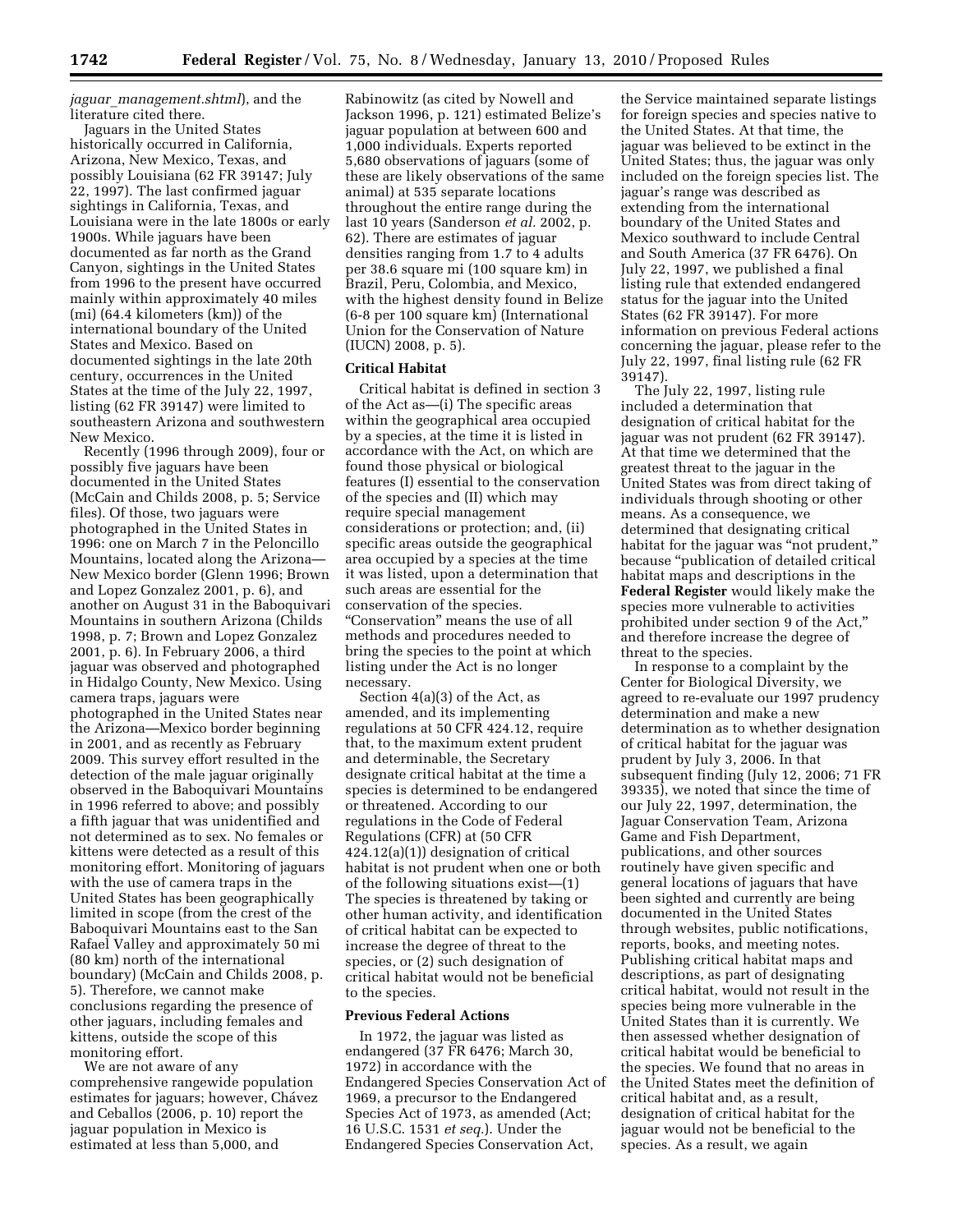determined that designation of critical habitat for the jaguar was not prudent (71 FR 39335). We did not consider designation of lands outside of the United States in this analysis, because, under the Act's implementing regulations, critical habitat cannot be designated in foreign countries (50 CFR 424.12(h)).

The Center for Biological Diversity again challenged the Service's decision that critical habitat was not prudent for the jaguar. On March 30, 2009, the United States District Court for the District of Arizona (Court) issued an opinion in *Center for Biological Diversity* v. *Kempthorne*, CV 07-372- TUC JMR (Lead) and *Defenders of Wildlife* v. *Hall*, CV08-335 TUC JMR (Consolidated) (D. Ariz., Mar. 30, 2009) that set aside our previous prudency determination and required that we issue a new determination as to ''whether to designate critical habitat,'' i.e., whether such designation is prudent, by January 8, 2010. In this opinion, the Court noted, among other things, that the Service's regulations at 50 CFR 424.12(b) require that the Service "shall focus on the principal biological constituent elements within the defined area that are essential to the conservation of the species.'' Such elements include consideration of space for individual and population growth, and for normal behavior; food, water, air, light, minerals, or other nutritional or physiological requirements; cover or shelter; sites for breeding, reproduction, rearing of offspring, germination, or seed dispersal; and habitats that are protected from disturbance or are representative of the historic geographical and ecological distributions of a species.

#### **Prudency Determination**

As instructed by the Court, we have reevaluated our previous "not prudent" finding regarding critical habitat designation for the jaguar and the information supporting our previous findings. We have also evaluated information and analysis that has become available to us subsequent to the July 12, 2006, finding. As discussed in the **Background** section above, jaguars have been found in the United States in the past and may occur in the United States now or in the future. As such, there are physical and biological features that can be used by jaguars in the United States. Thus, in responding to the Court's order, and following a review of the best available information, including the ongoing conservation programs for the jaguar, we now determine that the designation of critical habitat for the jaguar would be

beneficial. We also determine that designation of critical habitat will not be expected to increase the degree of threat to the species. As such, we no longer find that designation of critical habitat for the jaguar is not prudent under our regulations, and conversely, therefore determine that designation is prudent. We discuss below how we intend to proceed with developing a proposed designation of critical habitat for the jaguar.

## **How the Service Intends to Proceed**

We intend to begin preparation of proposed rulemaking for the jaguar in Fiscal Year 2010 and publish a proposed critical habitat designation in January 2011. Based on the best available science, we will take the following steps to develop a proposal of critical habitat for the jaguar: (1) Determine the geographical area occupied by the species at the time of listing; (2) identify the physical or biological features essential to the conservation of the species; (3) delineate areas within the geographical area occupied by the species that contain these features, and identify the special management considerations or protections the features may require; (4) delineate any areas outside of the geographical area occupied by the species at the time of listing that are essential for the conservation of the species; (5) conduct appropriate analyses under section 4(b)(2) of the Act; and (6) invite the public to review and provide comments on the proposed critical habitat rule through a public comment period.

To aid us in completing these steps, we will use the best science available, including but not limited to Boydston and López González 2005, Brown and López González 2000, Brown and López Gonza´lez 2001, Carrillo *et al.* 2007, Cavalcanti 2008, Ceballos *et al.* 2006, Cha´vez and Ceballos 2006, Cha´vez *et al.*  2007a, Cha´vez *et al.* 2007b, Grigione *et al.* 2007, Grigione *et al.* 2009, Hatten *et al*. 2002, Hatten *et al*. 2005, Marieb 2005, McCain and Childs 2008, Medellin *et al*. 2002, Menke and Hayes 2003, Monroy-Vichis *et al*. 2007, Navarro Serment *et al*. 2005, Nu´xntilde;ez *et al*. 2002, Oropeza Hernández et al. 2009, Robinson 2006, Rosas Rosas 2006, Sanderson *et al*. 2002, and Sierra Institute 2000. We also solicit the public for additional information (see **Request for Public Information** section below) and will consult experts on the jaguar, including experts on the jaguar in the northern portion of its range.

While the proposed designation of critical habitat for the jaguar is under

preparation, the areas occupied by jaguars in the United States will continue to be subject to conservation actions implemented under section 7(a)(1) of the Act, as well as consultation pursuant to section 7(a)(2) of the Act for Federal activities that may affect jaguars, as determined on the basis of the best available scientific information at the time of the action. In addition, the prohibition of taking jaguars under section 9 of the Act (e.g., prohibitions against killing, harming, harassing, and capturing jaguars) continues to apply, which addresses the single greatest threat to the species in the United States, as discussed in the final listing rule.

We will also continue to use our authorities to work with agencies and other partners in the United States, Mexico, and Central and South America to conserve and recover jaguars. We are working with the Jaguar Conservation Team and other partners to develop and implement a framework for the conservation of the northern jaguar populations, including providing recommendations on research needs and procedures in the United States, continuing education efforts, and providing recommendations regarding predator control in areas where jaguars may occur. We are also working with Mexican partners, such as Naturalia and La Comisión Nacional de áreas Protegidas (CONANP) and other partners on jaguar conservation in Mexico through the Trilateral Commission and other processes. The Service's Wildlife Without Borders program has funded and will likely continue to fund jaguar conservation projects throughout the range of the jaguar in Latin America. Mexico and countries in Central and South America, along with their nongovernmental partners, are continuing conservation efforts, including implementing research programs and developing conservation plans. Specifically, Federal and State agencies in Mexico are developing jaguar conservation plans; we intend to coordinate with Mexico in their development to maintain travel corridors for jaguars into the United States.

### **Request for Public Information**

We intend that any designation of critical habitat for the jaguar be as accurate as possible. Therefore, we will continue to accept additional information and comments from all concerned governmental agencies, the scientific community, industry, or any other interested party concerning this finding. We are particularly interested in information concerning: